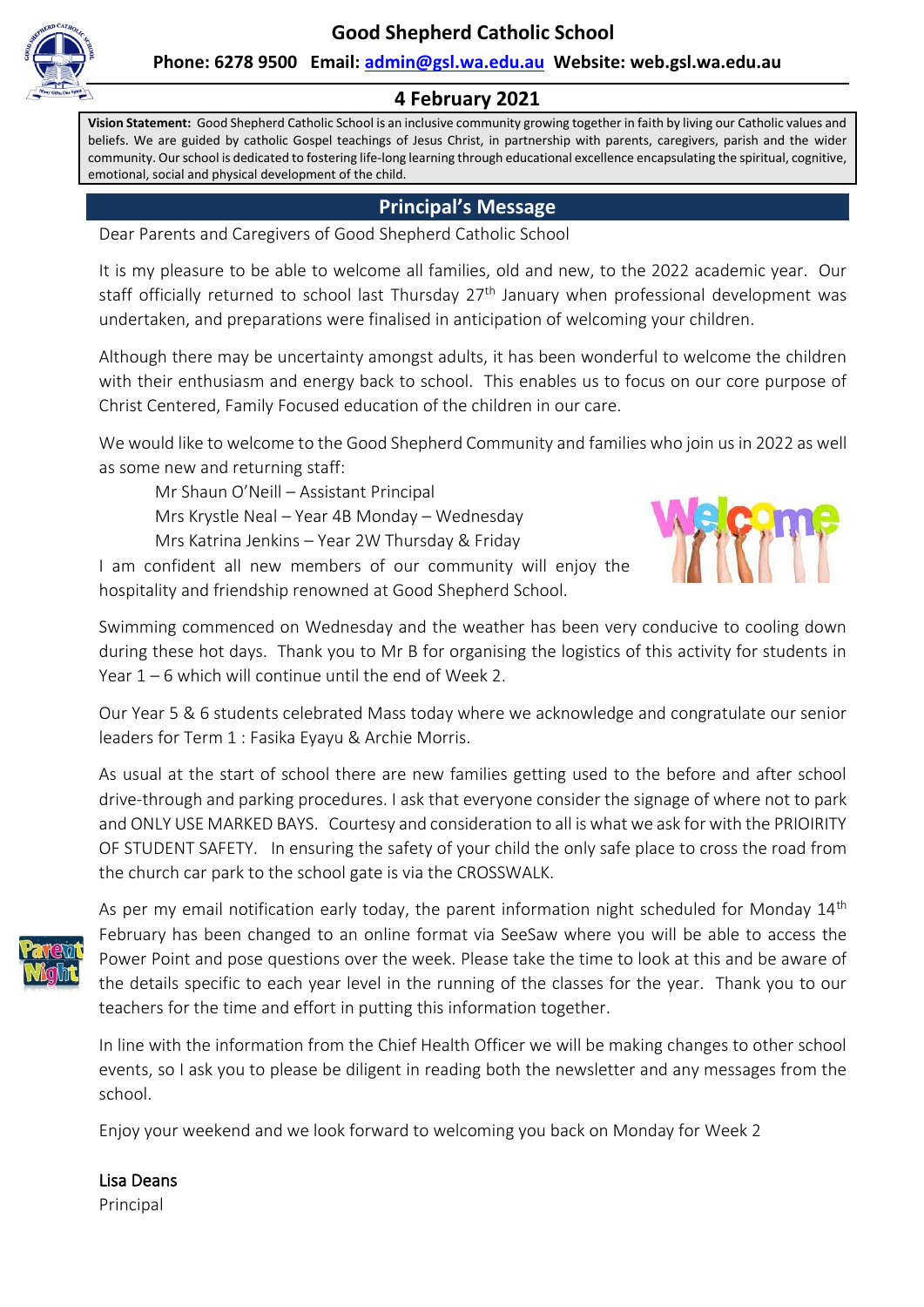# **School Values**



Our Catholic Values underpin all of our 6 school values. This year our School is focusing on our school value…



*Diversity* 

*We celebrate diversity by accepting the uniqueness of individuals through their multi-cultural heritage, their varying abilities ad many gifts.*

**Birthday's**

# The following celebrated a birthday this week or during the holidays.

We wish them a very **HAPPY BIRTHDAY!** 



*These will be acknowledged at our Monday assembly*

Darshika Dhakla 5B Aela-Mae Hunt KW Juliano Colangelo 2B

Ethan Gilmartin 4W Madison Barlow 5B Christian Unger 1W James Jo Francis KB Kamsiyoch Victor 2B Alan Phung 3W Savannah Gibson 3W Sofia Osorio 5B Leo Sassanelli KW Alicia Collins 2W Amillia Abebe 5W Zaiden Davies KW Percy Jensen 1B Chiara Femia 1W Kalyn Nguyen 4B Caesar Vecchio 2W Mariah Reid 4W Jai Singh 2W Remy Nebel 2W Evelyn Carey 1W Ethan Lim 6W Hendrix Maes 6B Daksh Joshi 1W Olivia Davies 3B Taneka Mirchef 5W Ivy Sabetta 6W Aleisha Kelly 2B Vance Griffiths 2W Thomas Peake 3B Moses Kombi PPB Elise Gilmartin 12W Japeshwar Saini 2W Ethan Collins 6B Aldrin Frane PPW Ava Chapman KB Aliyah Kreinbihl 5W Abram Chol 5W **Amy Habimana KB** Jake Du 3W Hannah Peake 1B Saanvi Bangera 4W Michael Arendt 5W Saanvi Khokhar 5B Madison Campbell 4B Mr Blatchford Mrs Musbah Mrs Ammendolea Mrs Barns Miss Donisi Mrs Guerrero Mrs Cutler

Liam Pham 1B Nicholas Seminara 1B Antonino Di Angelo 6W Adeng Gayo 6W Summer Phimpha 3B Charlotte Scicchitano 6B

### **Term Dates 2022**



**Term 1** Monday 31<sup>st</sup> January – Thursday  $7<sup>th</sup>$  April  *Friday 8th* Term 2 Tuesday 26 th April – Thursday 30th June *Monday 6th Friday 1st July* 

Term 3 Monday 18<sup>th</sup> July – Thursday 22<sup>nd</sup> September Monday 15 Term 4 Monday 10<sup>th</sup> October – Friday 9<sup>th</sup> December Monday 7

#### *Pupil Free Days*

th April *Monday 7th March (Labour Day) Fridav 8<sup>th</sup> April Monday*  $6^{th}$  June (WA Day) *th August th November*

# **Important Dates to Remember**

#### *Subject to change, based on Covid-19 advice*

Swimming Lessons 2 Parent Information Night (via seesaw)  $14<sup>th</sup>$  February 5B Class Assembly 18<sup>th</sup> February **Commitment Masses** 

 $2<sup>nd</sup> - 11<sup>th</sup>$  February 19<sup>th</sup> & 20<sup>th</sup> February

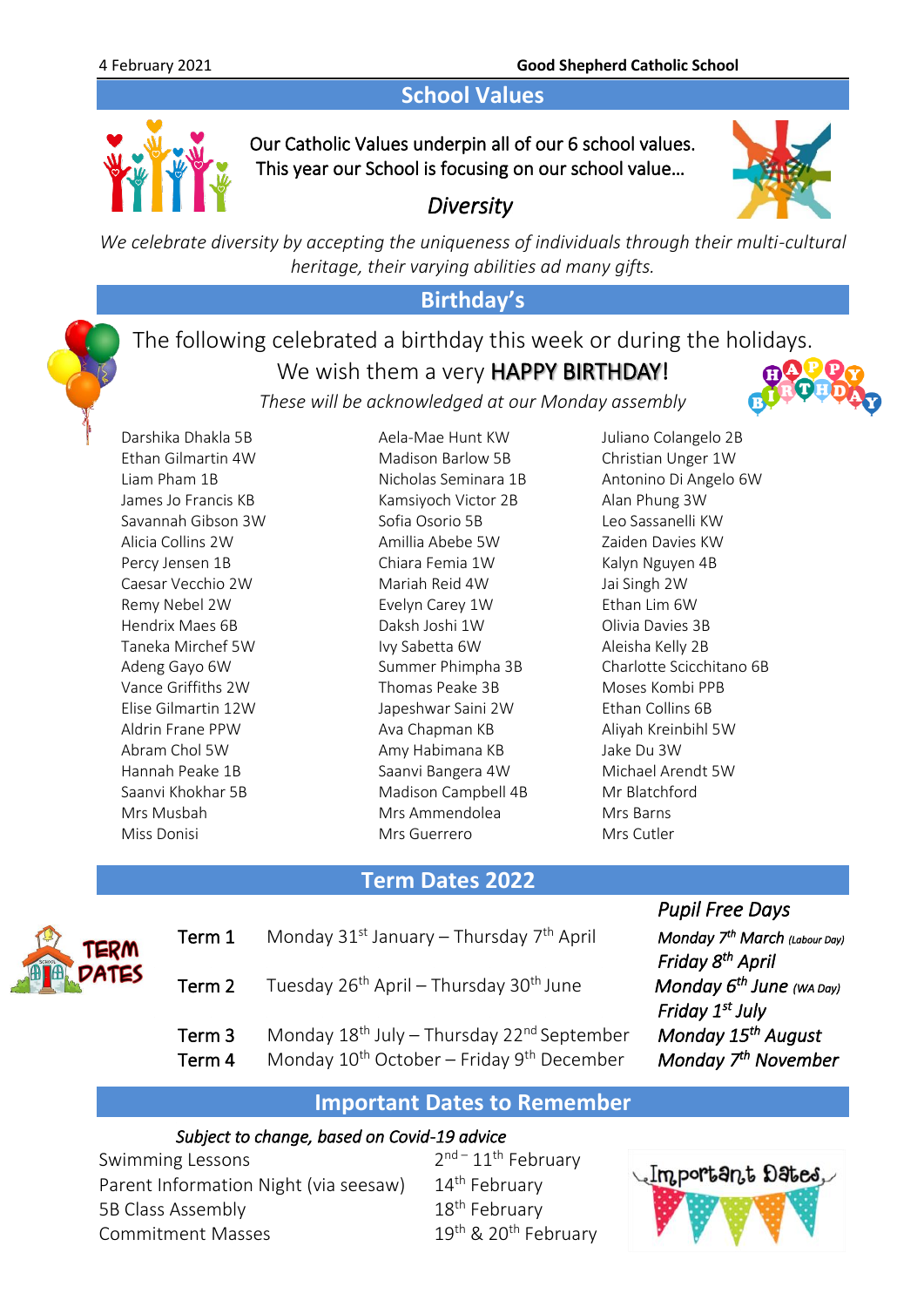#### **2022 Health Care Card Tuition**

# MPORTANT

#### IMPORTANT - 2022 Health Care Card applications now open for submission

Families with a valid Health Care Card wishing to apply for the discount on their 2022 school fees should submit an application as soon as possible. A copy of the 'Health Care Card – Tuition Fee Discount' can be found on the school website

[School Fees and Charges » Good Shepherd Catholic School \(gsl.wa.edu.au\)](http://web.gsl.wa.edu.au/our-families/school-fees-and-charges/)

### **Kindergarten 2022**



Children born between **1st July 2018 and 30th June 2019** are eligible for Kindergarten 2023



Kindergarten applications are now being accepted by the School Office. Application forms can be obtained from the office or printed via the school website via the link <http://web.gsl.wa.edu.au/enrolment/> Late applications will be waitlisted.

# Applications close: Friday 25 February 2022

#### **Message from Year 6 Senior Leaders**



We are very thankful to be voted Senior leaders, by the teachers and other staff. We could not be more grateful and we aspire to lead the school in a passionate way. Recently all classes have been doing swimming lessons and it has been tonnes of fun. From Archie and Fasika

### **Library – Help Required Covering Books**

Welcome back everyone. It is so nice to see the students back in the library borrowing books. We have some new books available to borrow but they need to be covered first. If you have some spare time and would like to cover some books, please come and see me in the library. I will give you a bag of books with a roll of contact to take home and cover at your convenience. Thank you so much to the parents who are covering as we speak. It is greatly appreciated. Helen Tomazin. Library Technician.



### **Book Club**

Book club brochures have been sent home this week for students and parents to purchase some fantastic books. This is a great way to foster the love of reading for your child as they get to choose what they are interested in! Orders can be made through Loop by following the instructions on the brochure. Alternatively, you can place an order form with the correct

money in a sealed envelope with your child's name and class clearly labelled. Please ensure that the correct amount is sent in as no change will be given.

Book Club orders are due: 15/2/2022

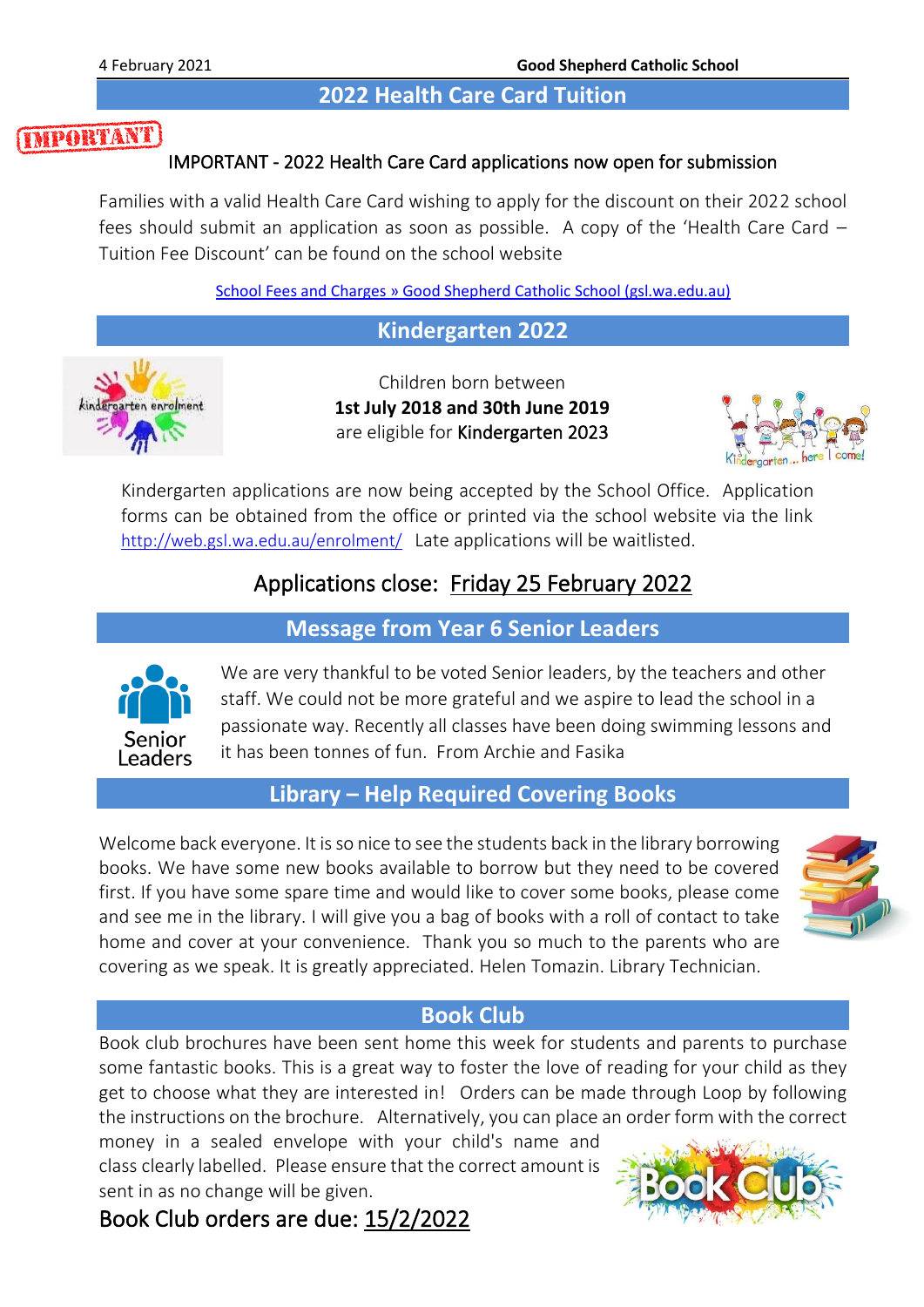**Earobics**



Earobics will commence week 3 on Tuesday  $15<sup>th</sup>$  February at 8.15 in the computer lab. Helen Lornie & Siobhan Darge

# **Facebook Page**

Good Shepherd Lockridge has its own Facebook Page. Please like our page and follow us as we begin to use this social forum to update you on information and current events happening within our wonderful school. Search @GoodShepherdLockridge



# **Uniform Shop**



| <b>Uniform Shop Trading Hours</b> |                      |
|-----------------------------------|----------------------|
| Tuesday                           | $  8:15$ am - 9:15am |
| Friday                            | $2:15$ pm $-3:15$ pm |



<http://web.gsl.wa.edu.au/stewardship/school-uniform/>

# **The P&F Page!**

# **WELCOME BACK**



A warm welcome back to our Students and Families for 2022. We hope that you all had a fantastic Christmas and New Year Break. We have some great events planned for 2022 and we look forward to announcing these events through to you in the coming weeks via our P&F Facebook Page and in the Newsletter.



#### **WA Police Force – Children's Crossing Unit**

There is an urgent need for Traffic Wardens for our school. If any parents/grandparents are interested in becoming a Traffic Warden please contact the Children's Crossing Unit direct on 6274 8731 for an information pack.